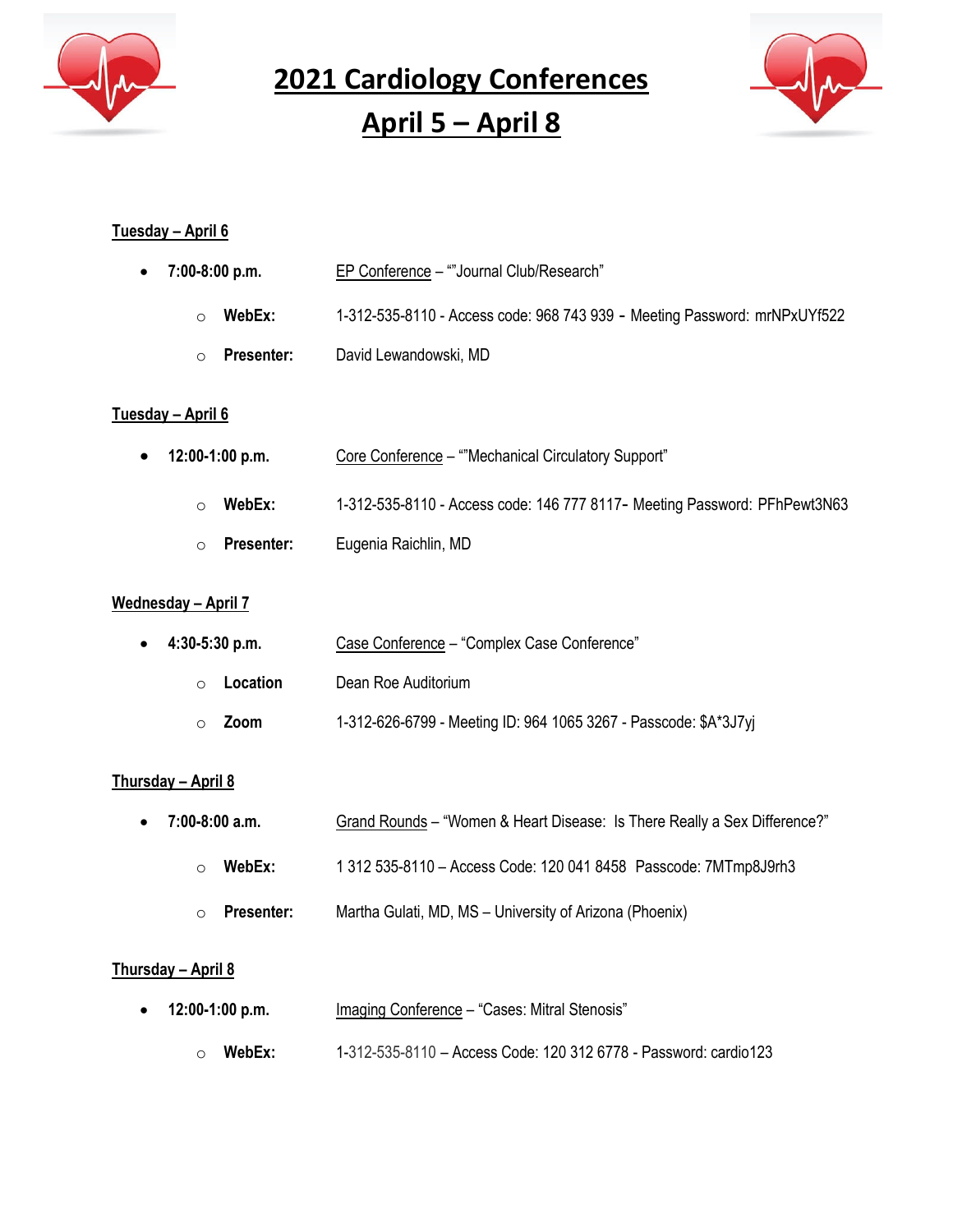

**2021 Cardiology Conferences**

# **April 12 – April 16**



### **Monday – April 12**

| $7:00-7:45$ a.m.              | Cath Conference - ""Case Discussion"                                      |
|-------------------------------|---------------------------------------------------------------------------|
| WebEx:<br>$\circ$             | 1-312-535-8110 - Access code: 120 119 6165- Meeting Password: W42ZjpprJg8 |
| Location:<br>$\Omega$         | <b>CFAC-H4288</b>                                                         |
| <u> Tuesday – April 13</u>    |                                                                           |
| $7:00-8:00$ a.m.<br>$\bullet$ | EP Conference - ""Interesting/Difficult Cases - Fellows Presentation"     |
| WebEx:<br>$\circ$             | 1-312-535-8110 - Access code: 968 743 939 - Meeting Password: mrNPxUYf522 |
| <b>Presenter:</b><br>$\circ$  | Ryan Anderson, MD                                                         |
| <u> Tuesday – April 13</u>    |                                                                           |
| 12:00-1:00 p.m.               | Core Conference - ""Hypertrophic Cardiomyopathy"                          |
| WebEx:<br>$\circ$             | 1-312-535-8110 - Access code: 146 777 8117- Meeting Password: PFhPewt3N63 |
| Presenter:<br>$\circ$         | Scott Cohen, MD                                                           |
| <u> Wednesday – April 14</u>  |                                                                           |
| 12:00-1:00 p.m.               | Fellows Journal Club - "Fellows Presentation"                             |
| Location<br>$\circ$           | HUB 5115/virtual (no more than 10 people are allowed in this room)        |
| WebEx<br>$\circ$              | 1-312-535-8110 - Meeting ID: 120 281 7412- Passcode: DKekEcMe742          |
| Presenter:<br>$\circ$         | David Soma, MD - Cardiology Fellow                                        |
| <u> Wednesday – April 14</u>  |                                                                           |
| 4:30-5:30 p.m.                | Case Conference - "Complex Case Conference"                               |
| Location<br>$\circ$           | Dean Roe Auditorium                                                       |
| Zoom<br>$\circ$               | 1-312-626-6799 - Meeting ID: 964 1065 3267 - Passcode: \$A*3J7yj          |
| Thursday - April 15           |                                                                           |
| 7:00-8:00 a.m.                | Grand Rounds - "Clinical Case of the Month"                               |
| WebEx:<br>$\circ$             | 1 312 535-8110 - Access Code: 120 590 6580 Passcode: akHh23U7fzt          |
| Presenter:<br>$\circ$         | Christopher Boyd, MD - Cardiology Fellow                                  |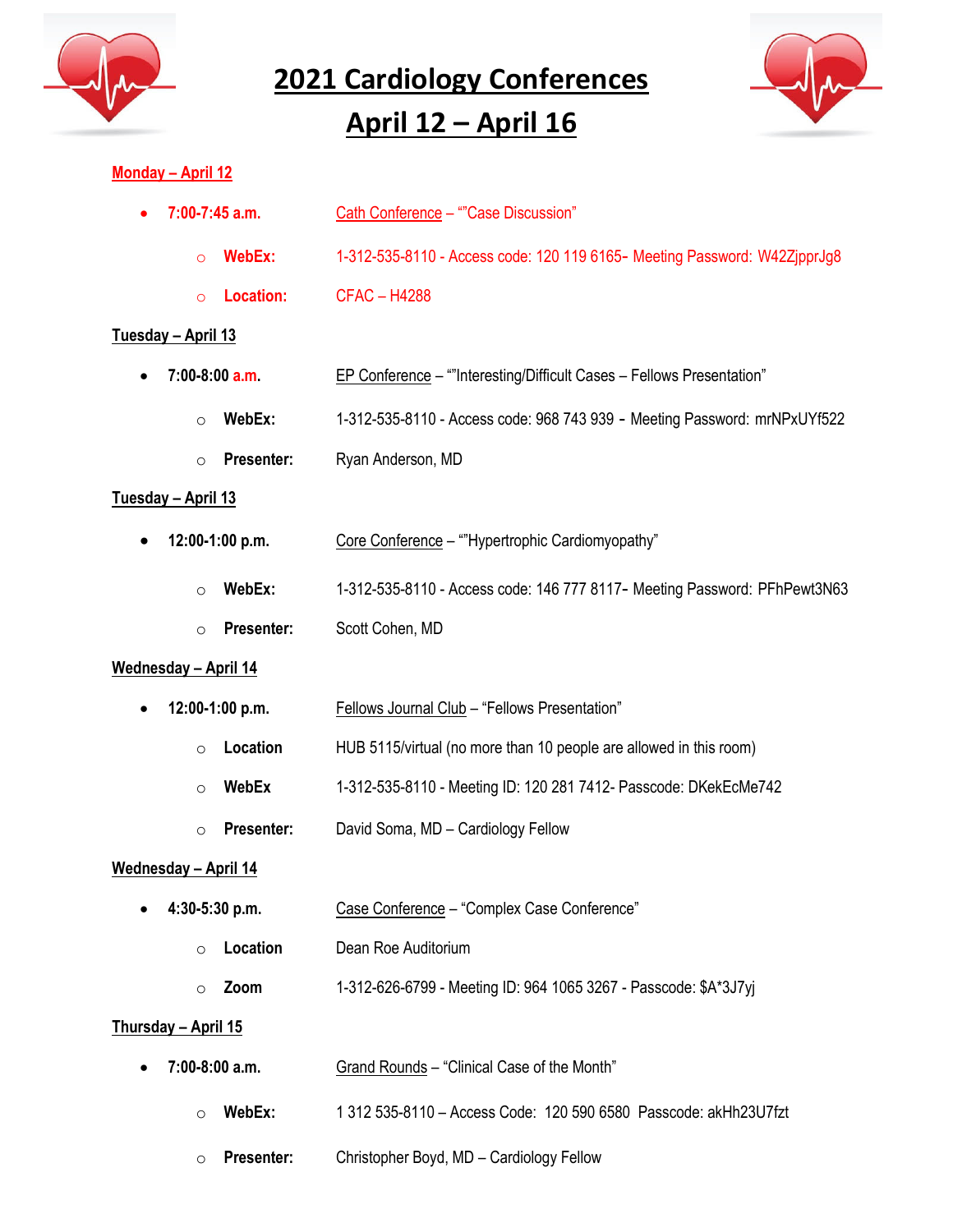

**2021 Cardiology Conferences April 12 – April 16**



# **Friday – April 16**

- **12:00-1:00 p.m.** M&M's "M&M's"
	- o **WebEx:** 1-312-535-8110 Access Code: 120 647 1699- Password: ZeBVV33MEu3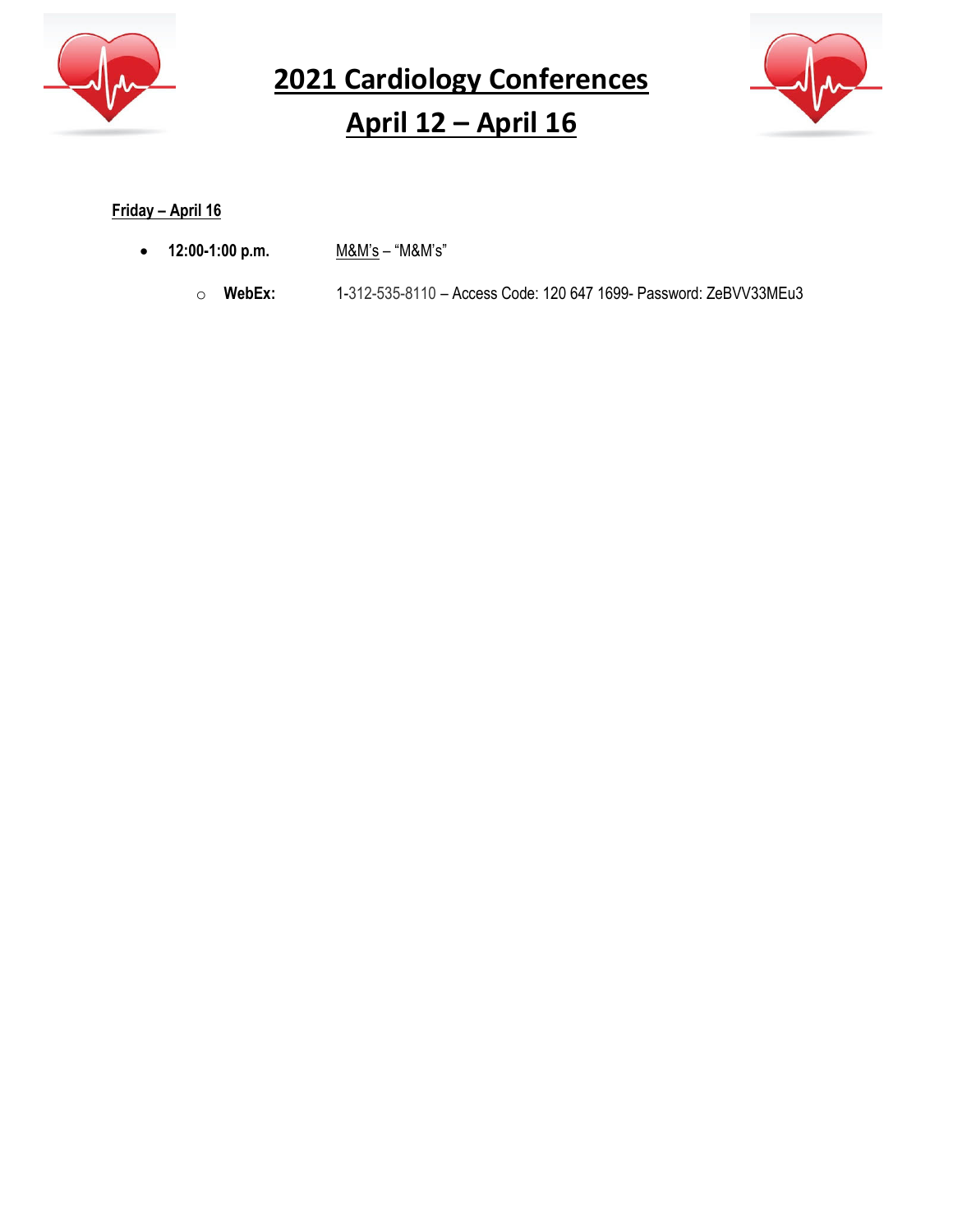

**2021 Cardiology Conferences April 19 – April 23**



#### **Monday – April 19**

| $\bullet$ 7:00-7:45 a.m. | Cath Conference - "Cath AUC Criteria"                                      |
|--------------------------|----------------------------------------------------------------------------|
| WebEx:                   | 1-312-535-8110 - Access code: 120 756 0114 - Meeting Password: GAcEcsS6G32 |

- o **Location:** CFAC, 4th Floor, IPP Conf Rm 2
- o **Presenter:** Christopher Mueller, MD

#### **Tuesday – April 20**

- **12:00-1:00 p.m.** Core Conference "Coronary Hemodynamics Presentation"
	- o **WebEx:** 1-312-535-8110 Access code: 146 777 8117- Meeting Password: PFhPewt3N63
	- o **Presenter:** Salman Allana, MD

#### **Wednesday – April 21**

| $\bullet$ 4:30-5:30 p.m. | Case Conference - "Complex Case Conference"                      |
|--------------------------|------------------------------------------------------------------|
| Location<br>$\cap$       | **Helfaer Auditorium**                                           |
| Zoom                     | 1-312-626-6799 - Meeting ID: 964 1065 3267 - Passcode: \$A*3J7yj |

#### **Thursday – April 22**

| 7:00-8:00 a.m.          | Grand Rounds - "Sex Differences in Coronary Pathophysiology"                                                                            |
|-------------------------|-----------------------------------------------------------------------------------------------------------------------------------------|
| WebEx:<br>$\cap$        | 1 312 535-8110 - Access Code: 120 342 3365 Passcode: awF2v4JGBW8                                                                        |
| Presenter:<br>$\bigcap$ | Jennifer Tremmel, MD - Associate Professor-Division of Cardiovascular Medicine<br>Stanford University School of Medicine – Stanford, CA |

#### **Thursday – April 22**

- **12:00-1:00 p.m.** Imaging Conference "Didactic + Cases: Tricuspid and Pulmonic Valve Disease"
	- o **WebEx:** 1 312 535-8110 Access Code: 120 312 6778 Passcode: cardio123
	- o **Presenter:** Noelle Garster, MD, MS